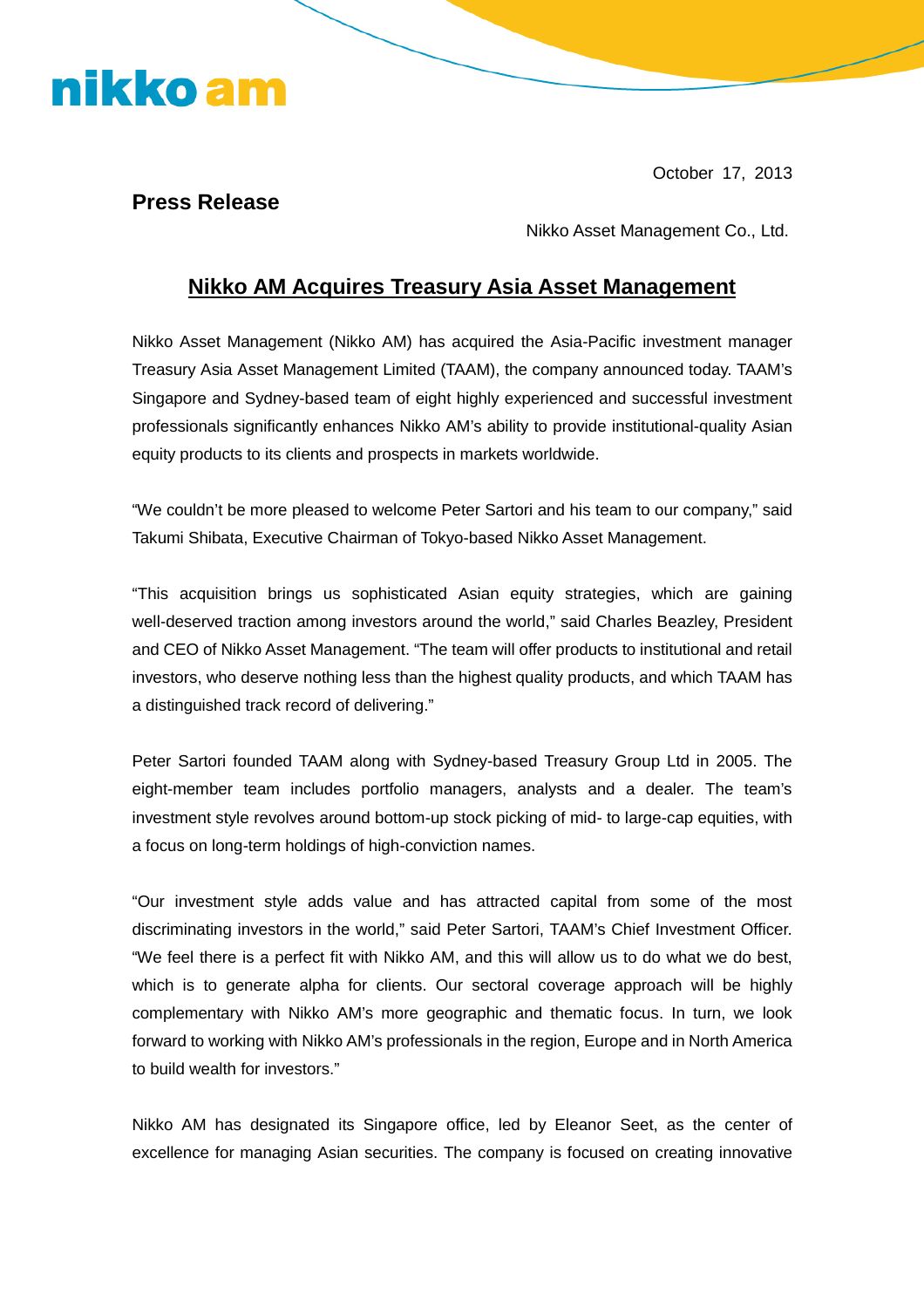# nikko am

investment strategies that will allow clients to capitalize on the superior growth dynamics of the economies in the Asian region. Nikko AM currently has over \$156 billion in assets under management.

-ENDS-